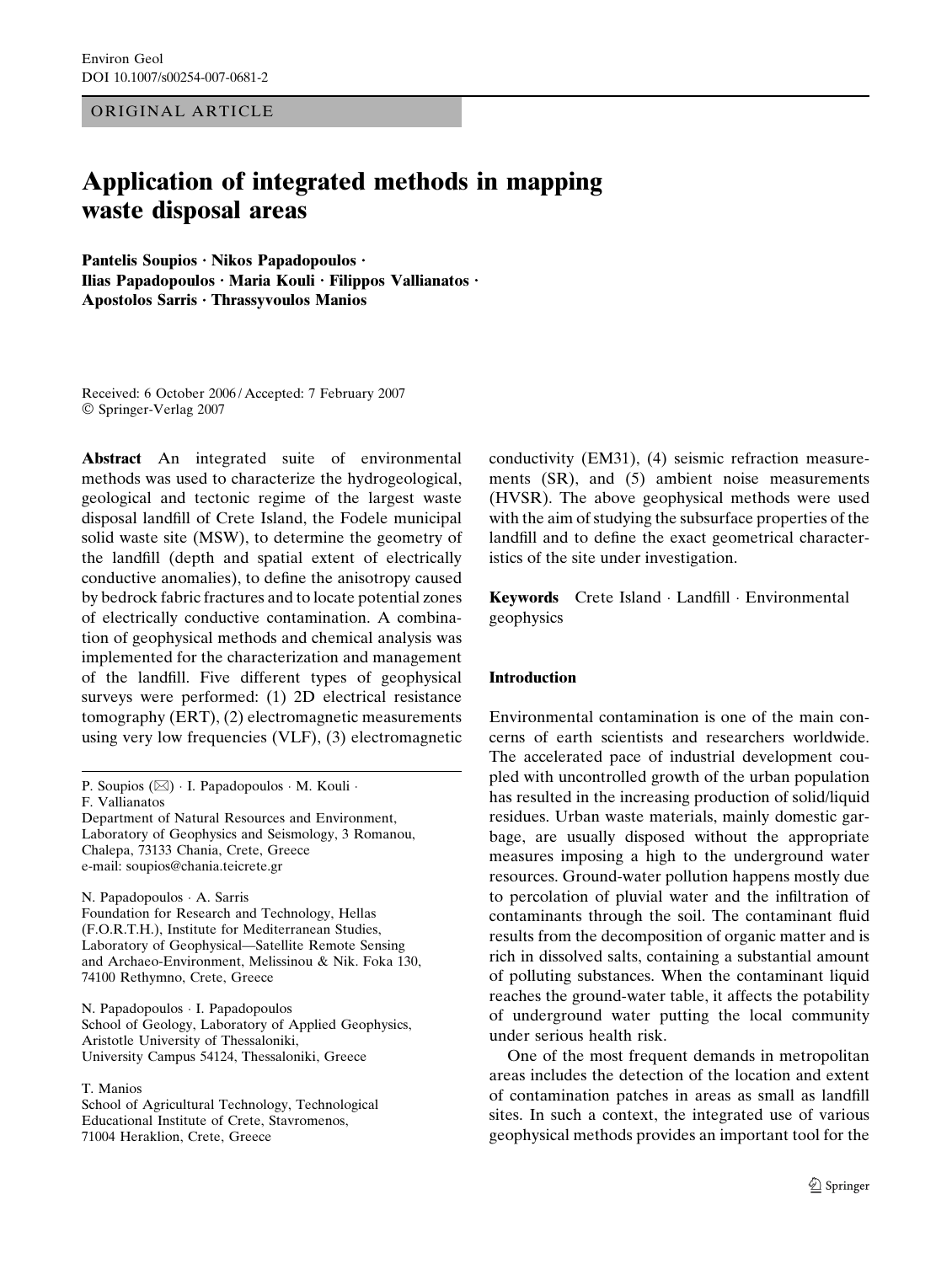<span id="page-1-0"></span>evaluation and characterization of contaminants generated by urban residues (domestic and/or industrial). Among the available geophysical methods, electrical and electromagnetic methods have been found remarkably suitable for such environmental studies, due to the conductive nature of most contaminants (Ulrych et al. [1994;](#page-14-0) Lanz et al. [1994;](#page-13-0) Sauck [2000;](#page-14-0) Atekwana et al. [2000;](#page-12-0) Orlando and Marchesi [2001\)](#page-13-0). Electromagnetic terrain conductivity surveys have been proved particularly useful as they can delineate waste, conductive fluids, and buried metals and provide a three-dimensional model of the buried waste. Degradation of organic material in field-saturated conditions produces a terrain conductance signature that is enhanced above background conditions. The elevated signature can be used to locate waste, delineate the waste boundaries and provide a rough estimate of depth of wastes. Furthermore, geophysical methods can be used to reveal the past history of a landfill as different types of landfills exhibit different properties.

In the current work, fifteen profiles were investigated across the area of the largest waste disposal site of Crete Island, the Fodele landfill, using ERT dipole–dipole techniques, VLF and electromagnetic techniques, seismic refraction and ambient noise measurements. Similar methods were applied in the past for landfill characterization and delineation (Stanton and Schrader [2001;](#page-14-0) Carpenter et al. [1991;](#page-12-0) Karlik and Kaya [2001;](#page-13-0) Powers et al. [1999;](#page-13-0) Porsani et al. [2004;](#page-13-0) Bernstone et al. [2000\)](#page-12-0). Initially, the existing borders of the waste site were determined and mapped in detail using Differential Global Positioning System (DGPS) and Geographic Information System (GIS) methods. As a result, the measurement loci were located with the maximum possible accuracy. A detailed geophysical survey was conducted across the Fodele's landfill to define its geometric characteristics. The obtained images revealed the geometry of the less electrically resistive (more conductive) waste material sitting within a quarried-out structure of more electrically resistive (less conductive) bedrock material. Both electrical resistivity imaging and electromagnetic ground conductivity techniques were used to locate and monitor probable leachate plumes escaping from landfill sites. Since the electrical conductivity of landfill leachates is so much higher than that of the natural groundwater, plumes could also be detected. In this case, the known base of the landfill was outlined on the image and the less resistive leachate was seen extending beneath the base of the landfill into the surrounding ground. Verification of the above conclusions was further attempted through the use of seismic and VLF survey techniques.

The particular integrated approach contributed to the evaluation of the effectiveness of the suite of geophysical techniques used in determining the geophysical parameters of the urban landfill.

# Geology of the study area

The largest waste disposal landfill of Crete Island, the landfill of Pera Galinous, 3 km west of Fodele village was selected as the application site (Fig. 1). It is situated at a latitude between 35°23'05"N and 35°23'29"N and a longitude between 24°55'18"E and 24°55'46"E, at a distance of approximately 25 km, west of Heraklion, the largest city of the island and about 1 km of the northern shore. The broader area is characterized by NW–SE basin topography while the so-called Fodele landfill, covers an area of  $0.125 \text{ km}^2$  with its maximum axis oriented NW–SE as well.



Fig. 1 Location map of the Fodele waste site as well as the geological map of the broader landfill area. The waste site is indicated with black color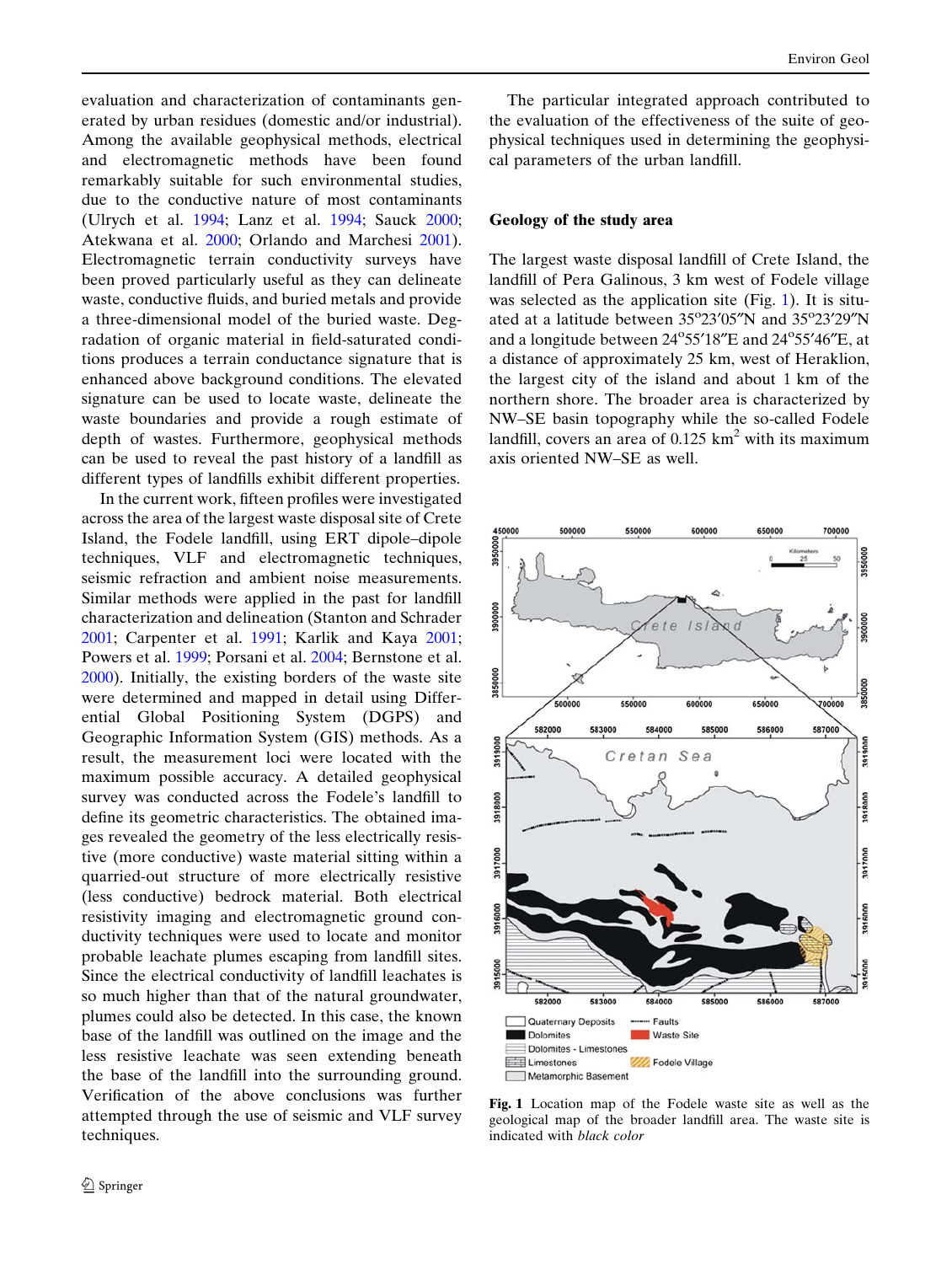<span id="page-2-0"></span>In a daily base, the Fodele landfill receives wastes from seven municipalities including the local municipality of Gazi as well as the Heraklion municipality. This results in a daily waste deposition equivalent of 200,000 and up to 350,000 people during the winter and the summer period, respectively. The landfill is operational since 1995 and even though it is licensed to receive these vast amounts of wastes, it is not a sanitary landfill, creating a large number of environmental and health/safety problems.

The surficial geology of the study area comprises metamorphic rocks which consist mainly of stratified and trenched carbonates, phyllites, schists and quartzites of the Phyllite–Quartzite formation, that spans in age from Late Carboniferous to Oligocene (Fig. [1\)](#page-1-0). The basin basement exposes the Fodele and Sisses formations which both are composed of Triassic limestones, dolomites, marbles, quartizes, phyllites and conglomerates and are only croped out in the borders of the basin. The local tectonic regime is characterized by discontinuities or fractures of WNW–ESE, W–E and NE–SW directions. The major discontinuity feature, which is responsible for a possible contamination of the subsurface (soil and water), is the WNW–ESE oriented tectonic structure (Fig. [1](#page-1-0)).

Moreover, the Fodele landfill lies to the east of the stream Flega watershed which covers an area of 7.25 km<sup>2</sup>. Ten irrigative boreholes and four springs are registered in the vicinity of the study area and the nearest borehole is almost 500 m east of the landfill. Based on the measurements of the water level in the above-mentioned boreholes, the aquifer is estimated to reach a depth of about 70–80 m below the ground surface.

#### Surface-geophysical methods and data collection

Geophysical methods provide an efficient tool for characterizing subsurface geology and hydrology. The methods used in this study measure the electrical, electromagnetic and acoustic properties of the subsurface. Iterative and integrated data collection and interpretation using multiple geophysical methods provides a more synergistic interpretation of data that often results in a more accurate model of the complex structures and processes of the subsurface.

Geophysical surveys were conducted along fifteen profiles (Table 1) across the area depicted in Fig. [2.](#page-3-0) Fifteen ERTs were obtained using a 5 m electrode spacing with dipole–dipole array. Ten very low frequency (VLF) and shallow electromagnetic (EM31) profiles were measured using a 5 m station interval. Two seismic refraction (SR) and twenty ambient noise (HVSR) measurements along three profiles were also carried out. The measurement lines were common for all methods, and they were in an almost NE–SW and NW–SE orientations having variable lengths.

The above-mentioned methodologies (ERT, VLF, EM31 and SR) were selected because according to the literature (Stanton and Schrader [2001](#page-14-0); Karlik and Kaya [2001](#page-13-0); Porsani et al. [2004;](#page-13-0) Bernstone et al. [2000](#page-12-0)), are the best choices for detailed geophysical characterization of waste disposal areas. Specifically, electromagnetic terrain conductivity profiling and electrical resistivity measurements were used to delineate landfill boundaries, trace leachate migration and provide a threedimensional overview of the buried wastes. Seismic refraction, using time–distance modeling method, was used to determine bedrock topography at/and near the boundaries of the landfill and the wastes thickness. VLF measurements were carried out in an experimental way to track dissolved phase plumes associated with other conductive materials (e.g., a landfill leachate plume). More commonly, VLF is used to help locate fracture zones containing water that may also act preferentially as pathways for the leachate flow. Detection depth for all methodologies depends largely upon overall ground conductivity and velocity with a minimum of approximately 30 m.

Knowing the depth to bedrock (using the ERT results), the material (wastes, cover layer, etc.) properties

Table 1 Implementation of the geophysical methods in Fodele landfill

| Applied geophysical methods | Transects     |            |                     |        |  |          |                                  |    |                     |          |       |     |                 |               |     |     |
|-----------------------------|---------------|------------|---------------------|--------|--|----------|----------------------------------|----|---------------------|----------|-------|-----|-----------------|---------------|-----|-----|
|                             |               |            | $L1$ $L2$ $L3$ $L4$ |        |  | L5 L6 L7 |                                  | L8 | L9                  | L10      | - L11 | LB1 | LB <sub>2</sub> | LB3           | LB4 | LB5 |
| <b>SR</b>                   |               |            |                     |        |  |          |                                  |    |                     |          |       |     |                 |               |     |     |
| EM                          |               |            | V V V V V V V V V   |        |  |          |                                  |    |                     |          |       |     |                 |               |     |     |
| <b>VLF</b>                  | $\sim$        | $\sim$     | $\sim$              |        |  |          | $\sqrt{1}$ $\sqrt{1}$ $\sqrt{1}$ |    |                     | $\Delta$ |       |     |                 |               |     |     |
| <b>ERT</b><br>H/V           | $\mathcal{L}$ | $\Delta l$ |                     | $\sim$ |  |          | $\sqrt{}$ $\sqrt{}$ $\sqrt{}$    |    | $\sqrt{}$ $\sqrt{}$ |          |       |     |                 | $\mathcal{N}$ |     |     |

SR seismic refraction method, EM electromagnetic terrain conductivity method, VLF very low frequency method, ERT electrical resistivity tomography method, H/V horizontal to vertical spectral ratio method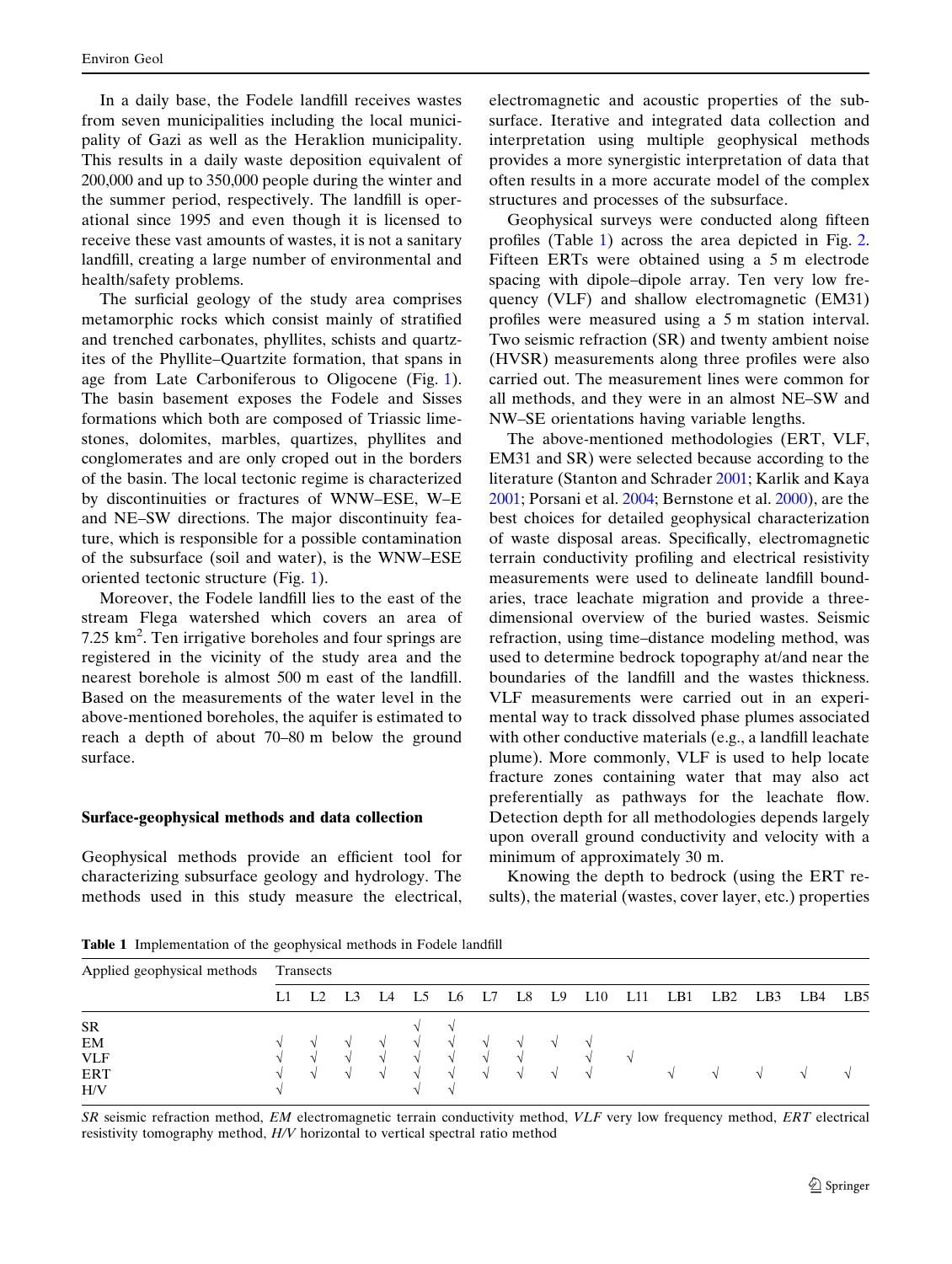<span id="page-3-0"></span>

Fig. 2 Location map of the profiles  $(L)$  along which ERT, EM31, VLF and SR measurements were conducted. The borehole locations were indicated with the black dots labelled as B1–B4

as extracted from refraction study and the geotechnical study of the area under investigation, it can be possible to make quantitative estimates of ground shaking amplification resonances in the deep soil and landfill area by measuring microtremors at a number of sites in the landfill. Spectral ratios of the signals recorded at the soil and bedrock sites as well as of the horizontal and vertical components at the soil sites are being used to estimate the amount of ground shaking amplification expected on the soil sites as well as the frequencies at which strong resonances are observed. These spectral ratios are useful information to structural engineers and sanitary landfill designers in their efforts to construct earthquake-resistant constructions.

# Electrical resistivity survey: ERT

In many cases, the ground cannot sensibly be resolved into plane homogeneous layers, as required for a VES (Vertical Electrical Sounding) study, or into simple zones of lateral conductivity variation as required for profile interpretation. A combination of the two techniques is applied. Electrical resistivity imaging (Griffiths and Barker [1993;](#page-13-0) Loke [1999](#page-13-0); Acworth [1999;](#page-12-0) Tsourlos [1995\)](#page-14-0) is one approach to this problem. Electrical images can be measured either in two-dimensions, with the assumption that little variation exists in bulk material values in the third (normally the -y-) dimension, or in three-dimensions. Two-dimensional application is routine and the field and interpretation procedures have been developed to the extent that the process is now almost as rapid as for one-dimensional sounding investigation.

For imaging depths of about 30 m, it is more convenient to use an electrode spacing of 5–10 m, depending on the subsurface resistivity. Each electrode (all the combinations of C1-P1-P2-C2) are connected to a take out on the multicore cable which is connected to a manually controlled switching box or to a switching module which is computer-controlled.

Electrical resistivity surveys were planned to determine the lateral extent and thickness of the landfill and to help locate any contamination plume. The geoelectrical data were collected using an IRIS-Syscal Jr. Switch 48 instrument. The system features forty-eight electrodes, enabling fully automated measurements of the shallow subsurface apparent resistivity using the dipole–dipole configuration. This technique has the advantage of a very good horizontal resolution while its main disadvantage is the relatively low signal strength. Fifteen geoelectrical profiles were measured using dipole–dipole configuration (Table [1,](#page-2-0) Fig. 2). The logs from four geotechnical boreholes were also used for the finer interpretation of the results of ERTs. The dipole–dipole spacing "a" was set equal to 2–5 m enabling the detection of bodies and/or structures up to a 40 m depth, which could be considered satisfactory for exploring near-surface environmental problems due to probable leakages in the study area.

The collected geoelectrical data were processed by means of the RES2DINV (Loke [1997](#page-13-0)) modelling software in order to perform 2D geoelectrical data inversion. The inversion routines are based on the smoothness-constrained least squares method (Sasaki [1989](#page-14-0), [1992](#page-14-0); Loke and Barker [1995,](#page-13-0) [1996a,](#page-13-0) [b\)](#page-13-0) and the forward resistivity calculations were executed by applying an iterative algorithm based on a Finite Element Method (FEM). The inversion program attempts to determine the resistivity values of the model prisms directing towards minimizing the difference between the calculated and the observed apparent resistivity values. The goodness of fit is expressed in term of the RMS error.

#### Shallow electromagnetic measurements: EM

Electromagnetic terrain conductivity (EM) surveys have been employed for landfill investigations for over 20 years (McNeill [1980](#page-13-0)). Advantages of electromagnetic terrain conductivity survey mapping over other geophysical methods include: excellent resolution in conductivity; no current injection problems; simple multi-layered earth calculations; and easy, rapid measurements. Disadvantages of EM for exploratory investigations are few but include: limited dynamic range; setting and maintaining the instrument zero; and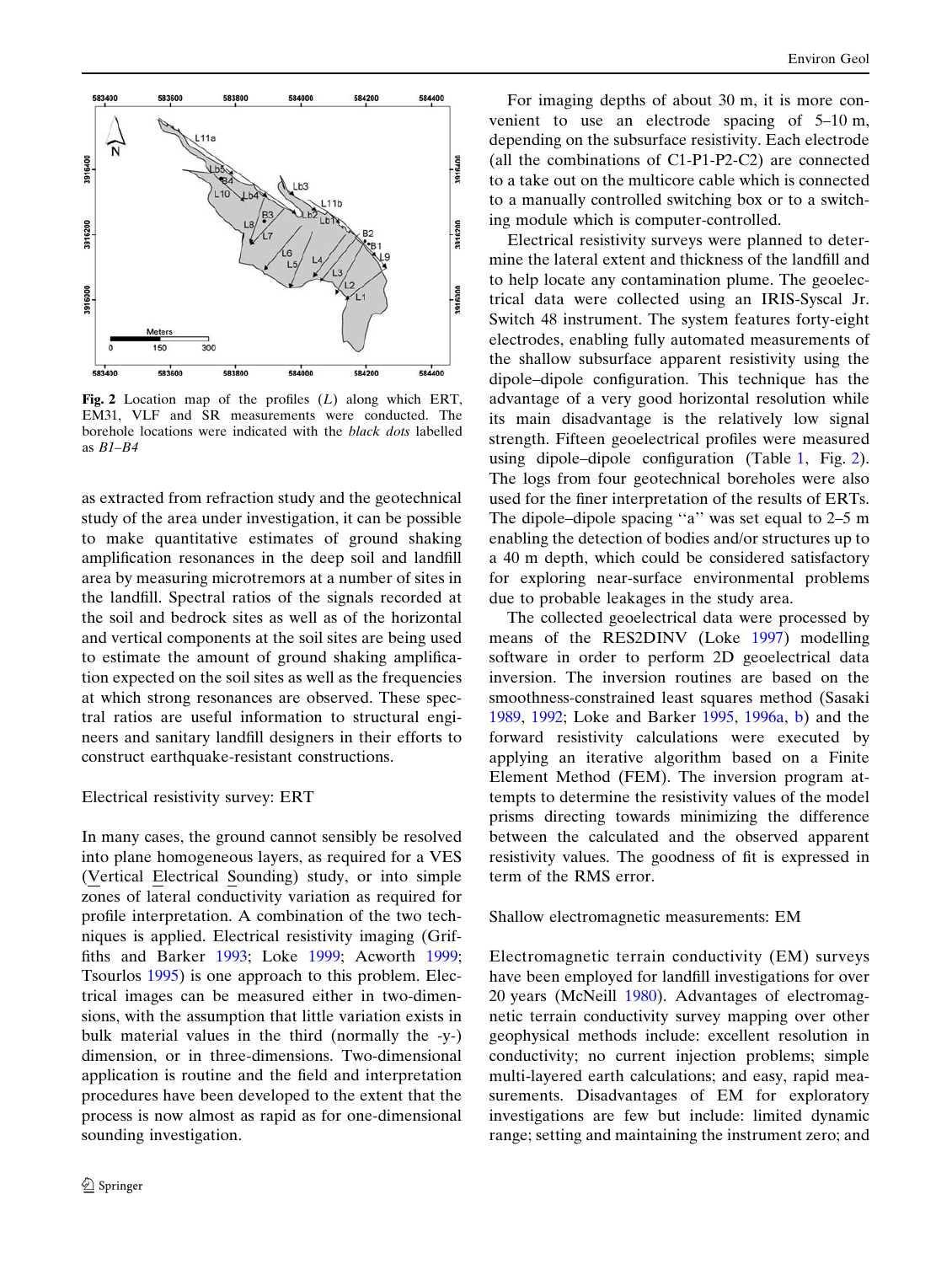limited vertical sounding capability. The later has been recently approached through the development of multi-frequency EM instruments.

EM surveys are principally used for landfill boundary detection (Mack and Maus [1986;](#page-13-0) McQuown et al. [1991;](#page-13-0) Rumbaugh et al. [1987;](#page-14-0) Scaife [1990;](#page-14-0) Stenson [1988](#page-14-0)) and detection of leachate contaminant plumes (Hall and Pasicznyk [1987](#page-13-0); Mack and Maus [1986](#page-13-0); Russell [1990;](#page-14-0) Walther et al. [1986\)](#page-14-0). Several researchers strongly recommend EM surveys for the identification of volatile organic plumes such as gasoline (Fawcett [1989](#page-12-0); Olhoeft [1986;](#page-13-0) Olhoeft and King [1991](#page-13-0); Saunders and Cox [1987](#page-14-0)).

While groundwater monitoring wells are aerially limited and somewhat an expensive sentinel strategy, EM surveys are inexpensive and effective for establishing compliance (McNeill [1990;](#page-13-0) Rumbaugh et al. [1987\)](#page-14-0). EM surveys can also be used to monitor the efficacy of a treatment system (Medlin and Knuth [1986\)](#page-13-0). The electrical conductivity of soil is a function of the porosity, permeability, and fluids in the pore spaces (McNeill [1980\)](#page-13-0). Degradation of solid waste generates conductive leachate that fills pore spaces and can be easily imaged with a frequency-domain terrain conductivity meter (Hutchinson [1995](#page-13-0)). The absolute values of conductivity obtained in a survey are not necessarily diagnostic but the variations in conductivity can be used to identify anomalies (Benson et al. [1988](#page-12-0)).

The field-collected electromagnetic terrain conductivity measurements can be modified through a simple algorithm based upon native soil conductivity to produce plan maps showing waste boundaries. Further, case studies of regional landfills confirm a linear relationship between measured waste (terrain) conductivity and thickness of waste (Hutchinson and Barta [2000\)](#page-13-0). This relationship can be used to estimate waste volume without the need of seismic or resistivity surveys (the most effective geophysical tool for measuring depth of waste) or intrusive methods (i.e., borings).

A Geonics EM31-MK2 instrument was used for the EM-survey which induces currents to the ground by emitting a 9.8 kHz electromagnetic field. The prospecting mode had been set to carry out measurements in almost parallel profiles covering all the landfill area. Readings were taken stepwise at 5 m steps along the parallel profiles in order to achieve high-resolution mapping. The measurement layout is depicted in Fig. [2.](#page-3-0)

Due to the existence of metals at the investigated area, de-spiking algorithms were applied to filter out extreme values that aggravated the identification of interesting anomalies. Application of filtering was crucial in cases where data suffered instrumental and/ or geological noise.

VLF measurements

VLF surveying is an effective method for detecting long, straight, electrically charged conductors, and it has been used to locate fractures, image subsurface voids, map landfill margins, and to delineate buried conductive utilities. High-powered military transmitters operating in the 15–30 kHz range propagate farfield planar electromagnetic waves that can induce secondary eddy currents in electrically conductive linear and planar targets. VLF meters record responses to the induced current and, through filtering, can accurately locate linear and steeply dipping planar subsurface anomalies.

VLF surveying is easy to use, deploy, and process and more important, is inexpensive. Despite this, geophysicists have been reticent to employ it because of the lack of source control (i.e., transmitter is operated by the military and it may be turned off during data collection) and limited knowledge of the tool's capabilities and limitations. Although, dependence on a military transmitter can be obviated by the use of a commercial transmitter, this decreases the rapid deployment of the tool.

Other limitations of VLF surveying are sensitivity to ferrous and nonferrous cultural noise, single-point data collection, and relatively shallow depth of investigation (probably no more than 75 m, but still within the depth window of environmental investigations). Nevertheless, the tool can provide an inexpensive alternative to drilling or other intrusive investigations.

In order to detect possible WNW–ESE fracture zones or contanimated plumes in the same direction, the stations of 20.7 kHz (UFT in France) and 17.1 kHz (UMS in Russia) were selected as the most suitable transmitters in the study area to acquire the L1-8 and L10 VLF profiles. The selection of the transmitters was based on their proper operation and orientation and the quality level of the transmitted signal (which depends on the propagation conditions and distance between the transmitting antenna and the prospection area). Afterwards, to detect any tectonic feature in the ENE–WSW direction, the stations of 21.41 kHz (NSS) and 24.0 kHz (NAA) both situated in USA were selected (Lines 11a and 11b).

We should mention that in this work the application of VLF method suffers from the following drawbacks: (a) the area under investigation is a narrow and deep elongated valley which means that it was quite difficult to have good quality of the electromagnetic signal, and (b) the noise was very high due to the interference from the nearby metallic materials such as, metal pipes, cables, fences, abandoned cars, etc.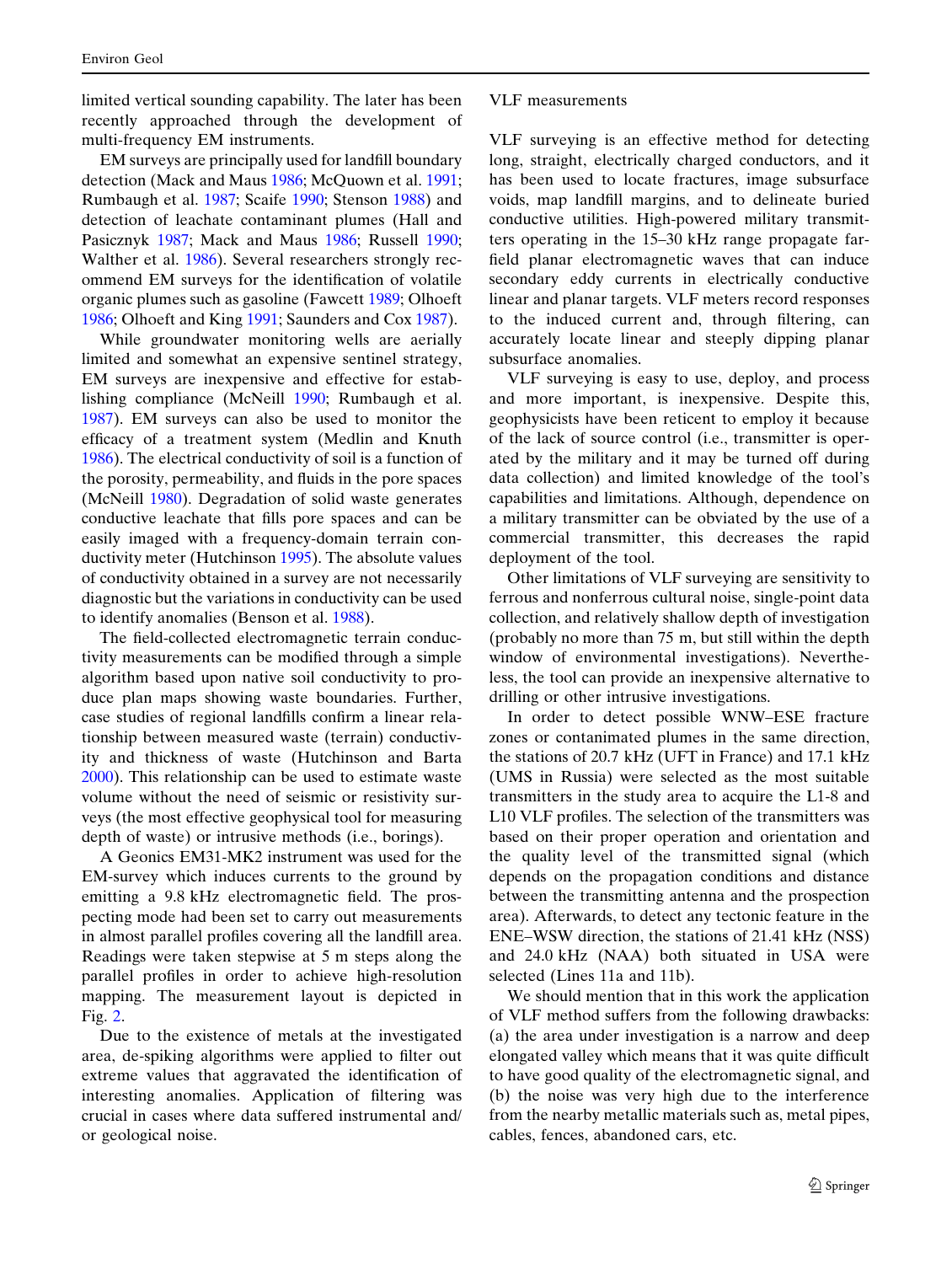Ambient noise measurements: microtremors

The usefulness of microtremors as a geophysical exploration tool has been analyzed. This application is possible due to the relationship between the main resonance frequency of a given soil, obtained from the H/V spectral ratios of microtremors, its thickness and average shear velocity. We first measured the ambient noise at twenty sites and determined their main resonance frequency. Geophysical information (geoelectrical tomographies and shallow electromagnetic surveys) was available for ten profiles perpendicular to the main strike of the landfill, thereby allowing us to have an accurate estimation of the thickness of the wastes. This knowledge could permit us to estimate the relationship between the resonance frequency and the thickness of the wastes and indirectly between either of them and the shear velocity of the top strata (wastes and soil). The calculated shear velocity could be easily confirmed using geotechnical parameters such as SPTs as acquired during the geotechnical study of the landfill. The practical application of this relationship has revealed its usefulness in determining the subsurface structure of a landfill with excellent accuracy, with an error of almost 10% in the shear velocity determination. These errors are derived from the complex structure of the study area. Specifically, the method assumes that the shear velocity varies constantly with depth throughout the study area, which is not always so evident, and that the input data and especially the microtremor measurements themselves intrinsically have a high degree of uncertainty. This method is therefore not valid when there is no mechanical contrast between the study area and the underlying stratum or when the shear velocity varies irregularly with depth and when the structure of the area investigated is fully three-dimensional. Detailed studies of the above-mentioned problems have been implemented by Delgado et al. ([2000a,](#page-12-0) [b](#page-12-0)); Seht Malte Ibs-von and Wohlenberg [\(1999](#page-14-0)); Parolai et al. ([2001\)](#page-13-0),  $(2002)$  $(2002)$  and Delgado et al.  $(2002)$  $(2002)$ . Actual measurements of dynamic material properties for landfills are limited and have been estimated by others from empirical strong motion and field data collected from several landfills (Augello et al. [1998](#page-12-0); Kavazanjian and Matasovic [1995](#page-13-0); Kavazanjian et al. [1995;](#page-13-0) Matasovic and Kavazanjian [1998](#page-13-0)).

For the determination of the resonance frequency in the landfill, three traverse lines were conducted, and a total of twenty HVSR measurements were taken. Two acquisition systems were employed, City Shark logger with Lennartz 3D-5 s and Reftek 130A logger with Guralp CMG-40T 1 Hz. Lennartz 3D-5 s seismometer has the same response in the frequency range 0.2–20 Hz, therefore the spectral ratios were calculated without instrument correction in that range of frequencies. For the Guralp CMG-40T 1 Hz seismometer, the flat response range is 1–20 Hz. Measurements were taken for 20 min, and the HVSR was calculated using automated window selection of 20 s. Fourier spectrum was calculated for each window, applying a Hanning window and a taper of 5%. The resulting spectra were smoothed according to Konno and Omachi ([1998\)](#page-13-0). The average spectral ratio of the horizontal-to-vertical ratio was calculated with quadratic average.

Seismic refraction measurements: SR

Published seismic refraction investigations are common in engineering seismology and engineering geophysics (Bhowmick et al. [1996\)](#page-12-0). The objective of this part of experiments was to examine whether simple seismic refraction techniques could be used to determine soil thickness and identify differences in the acoustical properties of fractured and unfractured rock.

Seismic refraction data were acquired along two profile lines (lines 5 and 6) as is shown in Fig. [2.](#page-3-0) The data were acquired with a Geometrics R-24 Strataview digital seismograph and the signals were recorded by twenty-four 12-Hz OYO-Products geophones deployed at 10 m and occasionally at 7 m intervals along the refraction lines. A 7 kg sledgehammer striking a metal plate was used as the seismic source. Geophones were almost buried beneath the surface to reduce interference from the ground-coupled sound wave. Data were then downloaded to a microcomputer for processing and interpretation.

Selected shots were used to build velocity profiles for each line using the SIP family of routines (Rimrock Geophysics [1995\)](#page-13-0). The SIPT-2 code allows co-processing of up to seven shots for each geophone spread. First arrivals were picked using the SIPIK code. Picking was quite difficult since the first arrivals have VLF content, and thus are ''emergent'' (the amplitude builds slowly, rather than abruptly). These attributes of the first breaks result in a higher likelihood of having a few milliseconds of error in the selected arrival times, and can result in a final model that is less precise. Once first breaks were selected, they were incorporated into a data file for each profile line, using the SIPIN and SIPEDT codes.

The data file includes precise positions for each geophone and shot point, and all of the first arrival picks. Each pick was assigned to a specific subsurface layer in the data file. In our data sets, this was more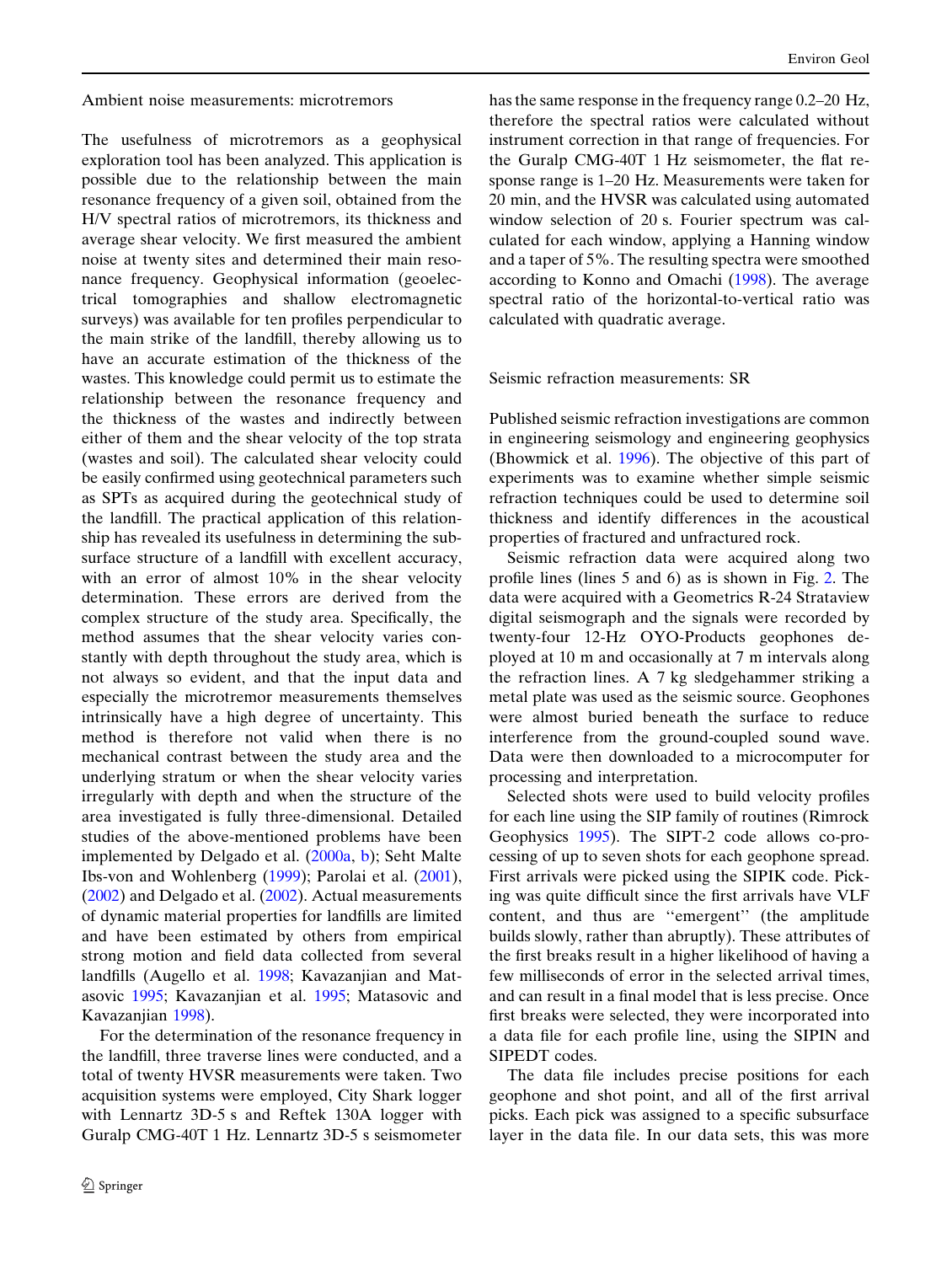<span id="page-6-0"></span>

Fig. 3 The 2D inverse model resistivity section of line 2. The thick dark dotted line shows the boundaries between the bedrock and the waste. The inner structure of the landfill is also given as described below. SOW organic waste saturated in leachates, OW

the area filled with organic waste, NOW completely inorganic materials ranging from metallic wastes, debris made of concrete to weathered rocky materials and bedrock formation

difficult than for other sites because the high complexity of the subsurface. SIPT-2 processing assumes the existence of discrete layers that are laterally continuous and have constant velocity. The layers which were selected at the course of processing were based on the assumption of constant velocity strata.

#### Results of geophysical investigations

#### ERT interpetation

The results of two of the fifteen ERT profiles are displayed as cross sections of the ''true'' resistivity distribution of the earth (Fig. 3, [4\)](#page-7-0). Concerning Fig. 3, a shallow conductive zone was detected from about 25 to 100 m along the survey line. This zone is interpreted to be either a plume of conductive leachate in the unconsolidated material, an area of different sediment type, or more saturated sediment.

The bedrock under the landfill appears to be more conductive than the bedrock to the side of the landfill; however, modeling indicates that the decreased resistivity may be an artifact generated during the inversion process by the conductive landfill contents. Bedrock in both Figs. 3 and [4](#page-7-0) is suggested at depths of 30–35 m.

Similar results were obtained from the profile 6, where a conductive zone (noticed as liquid phase in Fig. [4\)](#page-7-0) was detected from about 35 to 90 m along the survey line and from the depth of 14 m till the depth of 27 m. This zone is interpreted to be a plume of conductive leachate in the unconsolidated material. As mentioned above, the bedrock under the landfill appears to be more conductive than the bedrock to the side of the landfill, and is interpreted at a depth of 20–31 meters (black dotted thick line in Fig. [4\)](#page-7-0).

The mean values of RMS errors for all the conducted geoelectrical profiles ranged from 10 to 55%.

High RMS errors (greater than 20%) could be reasonably explained by the highly inhomogeneity of the area under investigation (high resistivity contrast between the deposits of wastes and the bedrock). These terminally resistivity values (0.05–540 Ohm.m) cause several computational problems during the inversion process since it is difficult to find a unique mathematical model which could reconstruct quite well this complex environment. Moreover, bad contact between the electrodes and the ground (wastes) could be responsible for higher noise levels that could further affect the inversion process.

Digitizing the interface between the deposited wastes and the bedrock in the study area as estimated by applying the 2D ERT survey, could provide an estimate of the depth to the bedrock (thickness of the waste). The calculated depths were interpolated with geostatistical and deterministic techniques. We used the inverse distance–weighted (IDW) deterministic interpolation method to create the waste thickness map as is shown in Fig. [5](#page-7-0). Maximum waste thickness is suggested for the central area of each profile following the basin orientation (black dashed line in Fig. [5](#page-7-0)). This information can be used in the decision making process for the appropriate remediation method depending on the characteristics (thickness, type of wastes, etc.) of the landfill.

Moreover, the determination, classification and the spatial distribution of the different strata (SOW, OW and NOW) were extracted from the successive application of the geoelectrical tomography (Table [2\)](#page-7-0).

#### EM interpretation

De-spiking filters based on the mean value and the standard deviations of the measured values were applied on the EM measurements in order to remove the extreme conductivity values from the data set.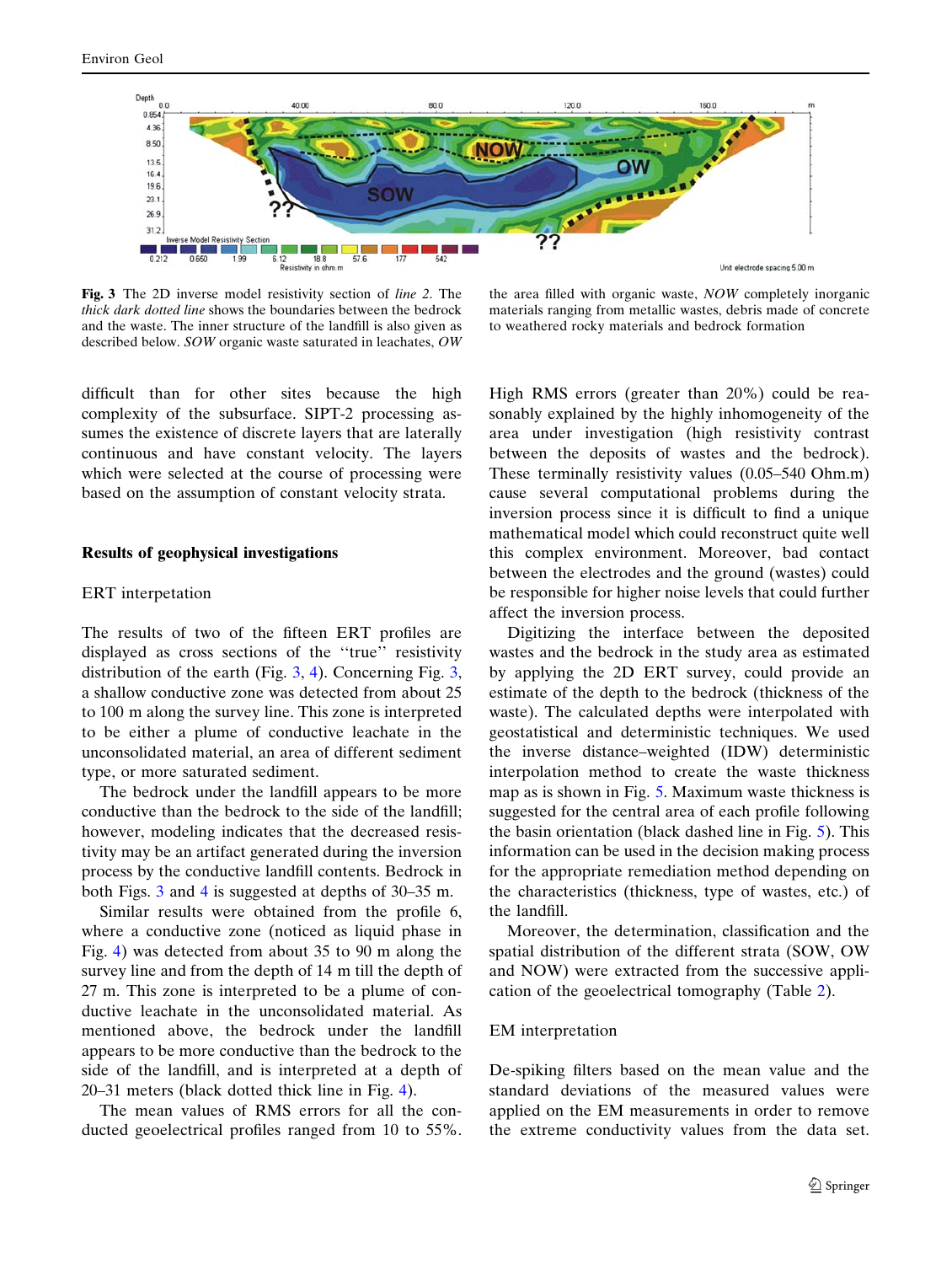<span id="page-7-0"></span>

Fig. 4 The 2D inverse model resistivity section of line 6. The *thick dark dotted line* shows the boundaries between the bedrock and the waste and the inner structure of the landfill is also given by *dashed lines. SOW NOW* and *OW* are the same as in Fig. [3](#page-6-0)

Application of filtering was crucial in cases where data suffered from instrumental and/or geological noise.

The collected EM measurements exhibit the variation of conductivity (mS/m) or resistivity (Ohm) along the profiles. The electrical conductivity (EC) ranges from 45 mS/m to about 170 mS/m (Fig.  $6$ ). The EC pattern clearly demonstrates areas of high and low conductivity. The lowest EC values are found at the boundaries of our model defining directly the lateral boundary between the bedrock and the deposited wastes. The high EC values between 40 and 150 m could be easily correlated with the presence of leachate and deposited wastes in this area which contains the highest salt concentration.

Fig. 5 The waste thickness map for the central part of the under investigation waste site of Fodele. The NW–SE trending distribution of the waste is shown using the black dashed line. The maximum thickness values coincides with the basin orientation (NW–SE)

The results of shallow electromagnetic measurements are in good agreement with the geoelectrical tomography in terms of either the absolute values of conductivity/resistivity or the identification of the spatial extend of the landfill. As an example, the comparison between the resulted shallow electromagnetic image of line 3 and the 2D resistivity image for the same location is given in Fig. [6.](#page-8-0) The variation of the measured conductivity along the profile as is shown in the aforementioned figure (upper scheme) appears to have similar ''shape'' as is shown in the lower part of the Fig. [6](#page-8-0) by the thick dashed black line. The only discrepancy reported at 105 m along the profile, where the EM measurements indicate a high conductivity area while the ERT profile shows a shoaling of the high

Table 2 Classification of the wastes in four categories

| Line                         | $X$ -location $(m)$ | Thickness (m) |
|------------------------------|---------------------|---------------|
| NOW (50.00–540.00 Ohm.m)     |                     |               |
| 1                            | 60–80               | 17            |
| 3                            | $0 - 30$            | 20            |
| 8                            | $20 - 30$           | 15            |
| LOW $(20.00 - 50.00)$ Ohm.m) |                     |               |
| 4                            | $40 - 60$           | 19            |
| 5                            | 110-120             | 15            |
| 6                            | 130-140             | 16            |
| OW (4.00–20.00 Ohm.m)        |                     |               |
| 8                            | $40 - 55$           | > 20          |
|                              | 80-90               | > 20          |
|                              | $80 - 90$           | >15           |
| SOW (0.00–4.00 Ohm.m)        |                     |               |
| 5                            | $40 - 50$           | 20            |
| 6                            | $45 - 50$           | 7             |
| 3                            | $65 - 75$           | 8             |
|                              |                     |               |

The thickness in meters for each category in several places in the landfill is also given

SOW organic waste saturated in leachates, OW organic wastes, LOW low organic wastes and NOW completely inorganic materials ranging from metallic wastes, debris made of concrete to weathered rocky materials and bedrock formation based on the resistivity range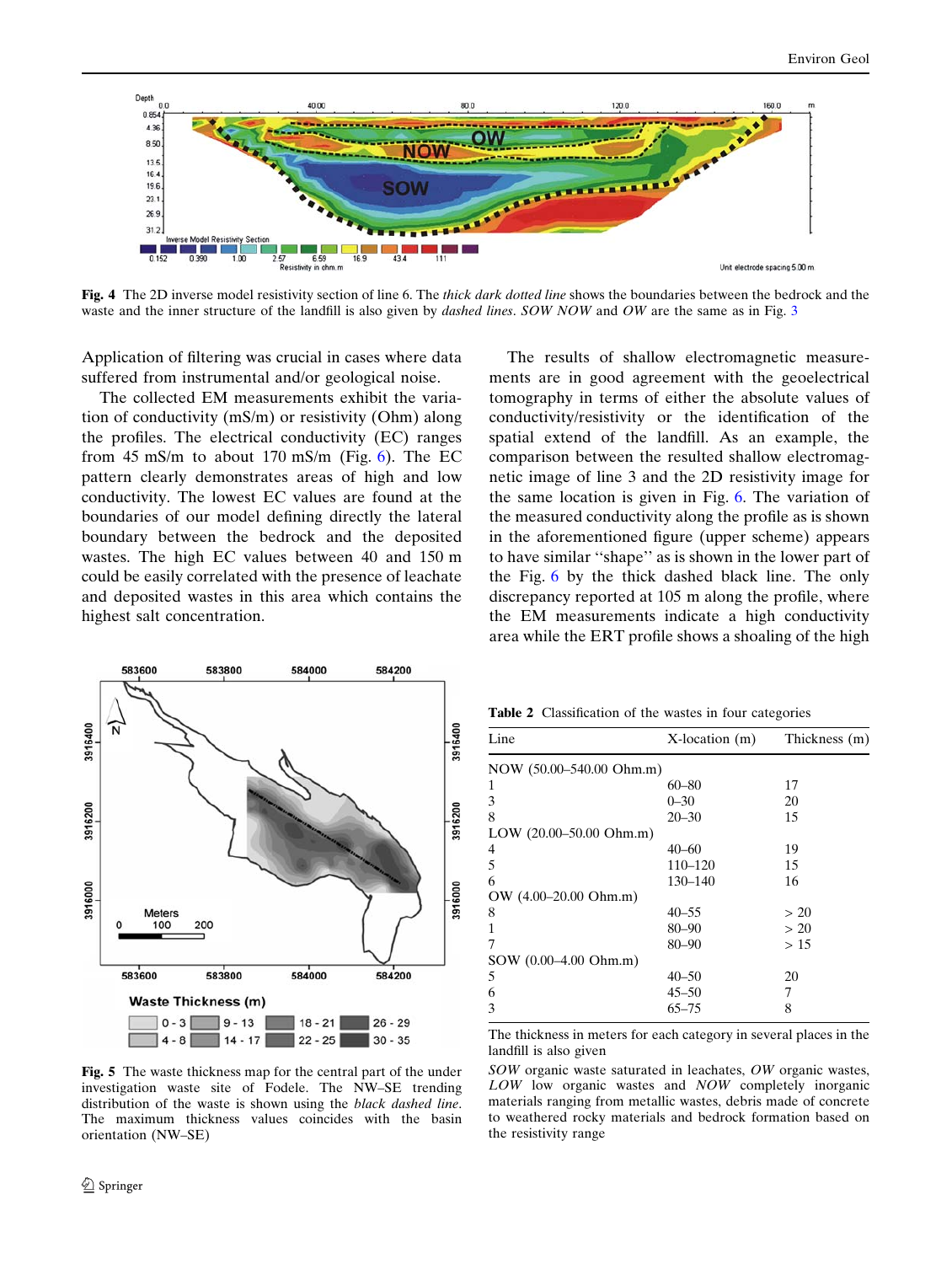<span id="page-8-0"></span>Fig. 6 Surface geophysical data for EM-3 (upper figure) and ERT-3 (down figure) profiles in Fodele landfill. Black solid line and dashed line represent the variation of inductive terrain conductivity and resistivity, respectively, along the profile and the dashed thick black line shows the boundary between the deposited wastes in the landfill and the bedrock. Thin line indicates the raw measured data and the thick solid line shows the filtered/ smoothed model



resistive bedrock. The divergence could be caused by the existence of surficial metal deposition (reinforcement concrete, home appliances, etc.) in the specific area, which causes noise to the sensitive EM measurements.

Conductivity measurements were conducted along nine selected profiles (P1-P9) with a measurement step of 5 m. In this way, a total of 284 regularly distributed points of known conductivity values were obtained. The above-mentioned measurements were imported as point data into a GIS environment and were contoured using interpolation functions. The conductivity map that was finally produced covers the main part of the study waste site (Fig. 7) and reveals a NW–SE oriented distribution of the maximum conductivity values which is spatially correlated (almost coincides) with the NW– SE orientation of the existed basin structure as well as with the waste thickness (Fig. [5](#page-7-0)). The high conductivity areas (more than 100 mS/m) could be directly correlated with the highest waste thickness and the areas where the leachates were accumulated due to the bedrock relief as are shown in Figs. [3](#page-6-0), [4,](#page-7-0) 6, [9](#page-9-0) and [10](#page-10-0).

# VLF interpretation

The IRIS T-VLF system was also employed in this survey. Ten VLF profiles were carried out along selected profiles of the electrical tomography and EM31 survey.

The Karous-Hjelt and the Fraser filters were applied (Karous and Hjelt [1983;](#page-13-0) Fraser [1969](#page-13-0)) to give an easier correlation between the anomaly and the structure.



Fig. 7 Electrical conductivity map for the central part of the under investigation waste site of Fodele. The spatial distribution of the conductivity values shows a NW–SE trend, parallel to the basin orientation

The Fraser filtered data of profile 6 are given in Fig. [8.](#page-9-0) The Fraser filter is designed for the noise suppression of the data. Specifically, the modified 5-point Fraser filter was used to plot the output of the filter at the same locations as the tilt angle measurements. After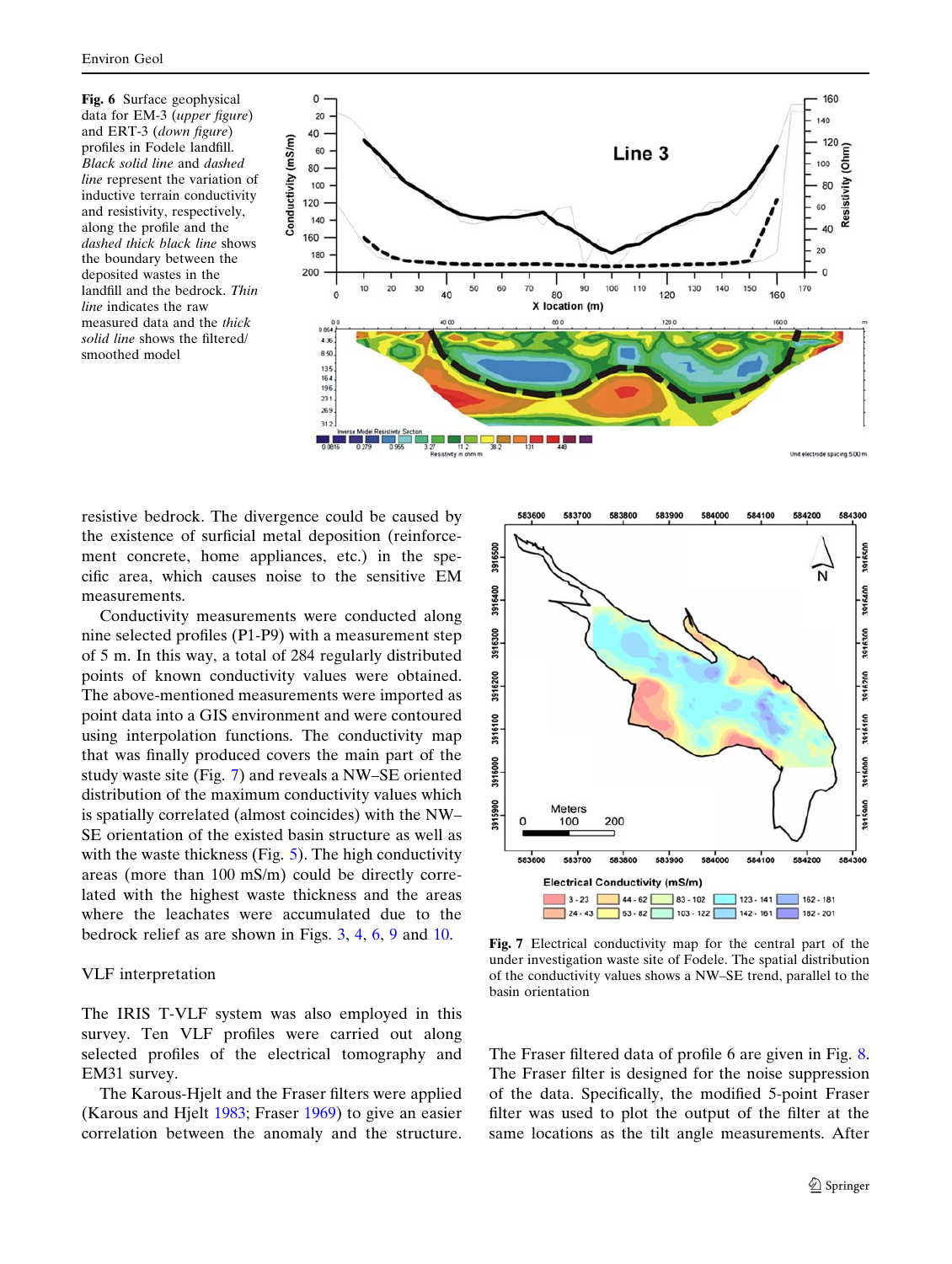<span id="page-9-0"></span>**Fig. 8** VLF profile 6. In the  $x$ coordinate, the distance from the beginning of the profile is given. In the y-coordinate, the filtered data with Fraser filter are given. The solid line indicates the observed VLF data. Thick dashed line is the 5-point filtered/smoothed line of the raw data



application of the Fraser derivative, the maximum of the Fraser curve is located just above the position of the anomaly. Based on that, two conductive zones (possibly leachate plumes) are located between 87 and 110 m and between 115 and 140 m.

Unfortunatelly, the results from VLF survey are not very precise when compared with the tomographic images resulted from ERT survey (see Fig. [4](#page-7-0), SOW area) for the majority of the profiles. Singularities of the study area such as: (a) the morphological characteristics (deep-V shape and narrow gorge) of the valley where the landfill is situated, (b) the functional inability of the method in horizontal layers of soil and rock when soil is electrically conductive (this is our case), (c) the difficulty to find the appropriate VLF transmitter oriented approximately towards the fracture axis and (d) the high interference from nearby metals such as pipes, cables, fences, vehicles, etc., could have caused the unclarity and the unreliability of the VLF measurements in this complex area.

### Microtremors interpretation

In most of the microtremor measurements a single peak is observed, while in some sites two peaks appear. An anomalous result appears at site L5060 (Line5 at 60 m), where frequency appears flat while ERT shows that waste deposits extent to a depth of more than 35 m. It is probable that the noise measurement coincided with strong gust of wind; the amplitudes in the low frequencies range were high and masked the peaks of the spectrum.

Based on the relationship,  $f = V_s/4z$ , and having an estimate of the basement depth from the resulted ERT images, we were able to derive a shear velocity model for the waste deposits. On the other hand, it was difficult to derive an analytical relationship between resonance frequency and depth, since the landfill exhibits extreme lateral variations due to the nature of waste deposits.

Across Line 6 (Fig. 9), seven measurements were taken with Lennartz Le 3D-5 s. Sites M6010 (solid yellow line) and M6170 (solid black line) have almost



Fig. 9 HVSR measurements along Line 6. The microtremors measurements were carried out in the black filled rectangles. In the lower part of the figure, the spectrum of the HVSR measurements is given. The first (M6010) and the last (M6170) measurements have almost flat response (located at the outcrop of the bedrock), while all the other sites (M6040-M6160) have one resonance frequency that appears as the single pick in the spectrum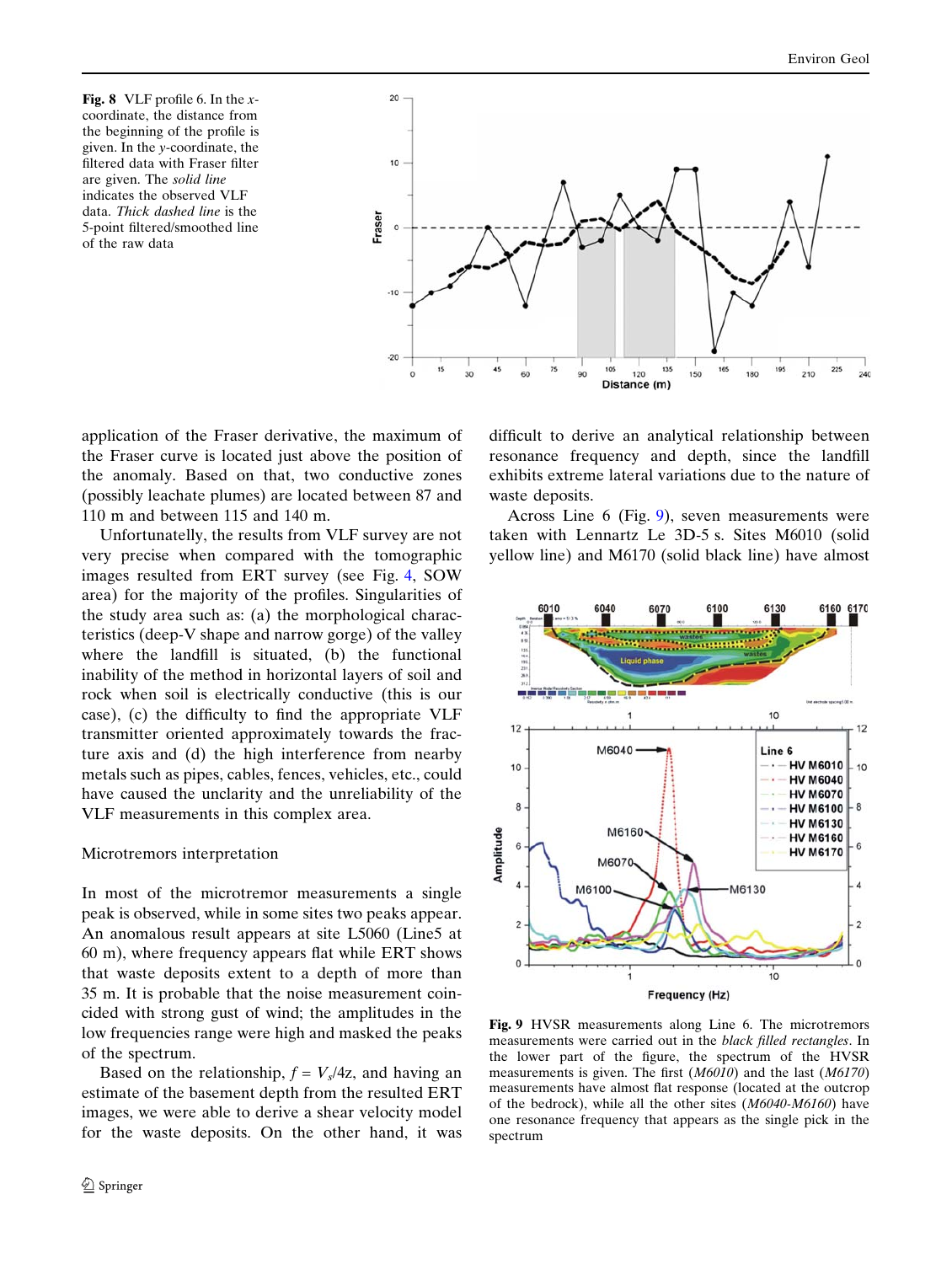<span id="page-10-0"></span>Fig. 10 Comparison of the refraction seismics (upper) and the resulted tomographic images from geoelectrical tomography (lower) for the same Line 5 profile



flat response (compared to the other locations), since they are located at the outcrop of the bedrock (phyllites). As we move from the limits of the landfill to the center of the waste disposal area, the frequency response changes from flat response (no accelaration/ amplitude) to a single peak frequency spectrum. Thus, at all the other sites (sited over the waste deposits) a single peak appears, ranging from 1.88 to 2.99 Hz. From the corresponding ERT measurements (see Fig. [9\)](#page-9-0) the depth of the waste deposits was estimated together with the calculated shear velocities of the waste deposits (Table 3). The estimated  $V_s$  model should be confirmed by refraction seismics in order to be precise and reliable by the civil engineers who are responsible for the landfill planning.

Prediction of ground shaking response at soil sites requires knowledge of stiffness of the soil, expressed in terms of  $V_s$ . While it is preferable to determine  $V_s$  directly from field tests, it is not often economically feasible to make  $V_s$  measurements (using refraction seismics, spectral analysis of surface waves or microt-

Table 3 Resulting shear velocity from HVSR and ERT

| <b>Site</b> | Resonance<br>frequency (Hz) | Depth-to-<br>basement (m) | Shear velocity<br>(m/s) |
|-------------|-----------------------------|---------------------------|-------------------------|
|             | M6010 Flat response         | $\theta$                  |                         |
| M6040 1.88  |                             | 23                        | 172.96                  |
| M6070 1.88  |                             | 31                        | 233.12                  |
| M6100 2.05  |                             | 22.5                      | 184.5                   |
| M6130 2.39  |                             | 19                        | 181.64                  |
| M6160 2.78  |                             | $\Omega$                  | $\theta$                |
|             | M6170 Flat response         |                           |                         |

remors measurements) at all locations. Thus, to take advantage of the more abundant penetration measurements, correlations between  $V_s$  and penetration resistance (standard penetration test—SPT) are needed. Blow count (SPT-N) and depth (or overburden pressure) are significant parameters in  $V_s$ -SPT correlations. The SPT-N is the number of blows required to achieve penetration from 150 to 450 mm. The first increment  $(0-150 \text{ mm})$  is not included in the N value as it is assumed that the top of the test area has been disturbed by the drilling process.

Thus, it was decided to calculate the  $V_s$  model using the a-priori known geotechnical properties of the study area since the mechanical properties of the rocks and the wastes are well known, thanks to the four geotechnical boreholes (Fig. [2](#page-3-0), B1–B4) drilled in the landfill (Table [4](#page-11-0)). The goal of this approach was to acquire a reliable estimate of shear velocity using the empirical formulas found in the literature and concerning similar soil formations and comparable geological conditions (Anagnostopoulos et al. [2003](#page-12-0)). Thus, the following formulas were selected to estimate the variability of the shear velocity in the landfill.

For non-cohesive soils, the following relationship is proposed by Kalteziotis et al. ([1992a,](#page-13-0) [b\)](#page-13-0):

$$
V_s(m/s) = 49.1 \cdot N_{\text{SPT}-N}^{0.502} \tag{1}
$$

For non-cohesive sand and clayey and silty sand, the corresponding relationship is (Lontzetidis et al. [1997](#page-13-0)):

$$
V_s(m/s) = 123.44 \cdot N_{\rm SPT-<60}^{0.286}
$$
 (2)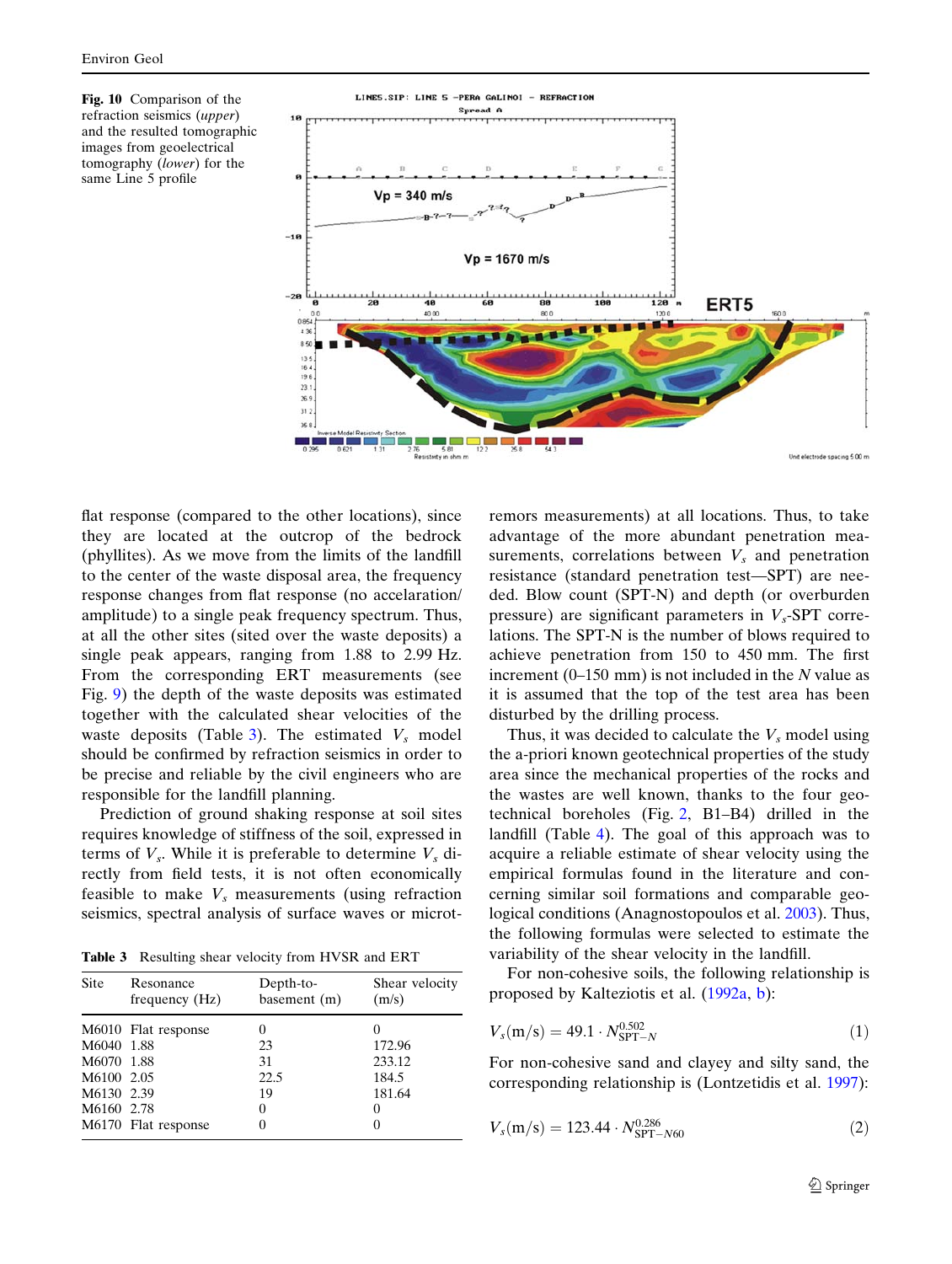<span id="page-11-0"></span>

| <b>Table 4</b> Geotechnical    |
|--------------------------------|
| properties of rocks and wastes |
| in the Landfill                |

|                     |                                  | Wastes      | Phyllites quartz | Weathered<br>and fractured<br>phyllites |
|---------------------|----------------------------------|-------------|------------------|-----------------------------------------|
|                     | Natural moisture-w $(\%)$        |             |                  | 14.6                                    |
|                     | Dry weight-yd $(kN/m^3)$         |             |                  | 15.8                                    |
|                     | <b>SPT</b>                       | $1 - 1 - 1$ | 50/7             | 50/5                                    |
| Grain size analysis | 4                                | 66          | 73               |                                         |
|                     | 10                               | 54          | 59               |                                         |
|                     | 40                               | 42          | 45               |                                         |
|                     | <b>200</b>                       | 33          | 34               |                                         |
| Atterberg limits    | Liquid limit (LL)                | 26          | 29.5             |                                         |
|                     | Plasticity limit (PL)            | 21.3        | 22.3             |                                         |
|                     | Plasticity indicator (PI)        | 4.7         | 7.2              |                                         |
|                     | Soil classification (U. S. C. S) | SM-GM       | SM-GM            |                                         |
|                     | <b>Gravity Gs</b>                |             | 2.7              |                                         |
|                     | Compression Es (kpa)             |             | 2.36             |                                         |

Finally, for mixed clay–gravels soils, the proposed relationship is given by Lontzetidis et al. [\(1997](#page-13-0)):

$$
V_s(m/s) = 192.41 \cdot N_{\rm SPT-<}^{0.131}
$$
 (3)

where SPT-N60 is the normalized value for the SPT, corrected for overburden pressures and field procedures. It assumes a standard of 60% of efficiency of the penetration hammer. If there is an uncertainty about the efficiency of the hammer, it can be assumed that  $N = N60$  (Skempton [1986](#page-14-0); Liao and Whitman [1986\)](#page-13-0).

Applying  $N_{\text{SPT-N/60}}$  equal to 2 (based on the Table 4), we obtained shear velocities varying from 69 to 210 m/s. After all, the estimations of  $V_s$  obtained from the application of the empirical relationships (69– 210 m/s) with those calculated from the definition of the resonance frequency and the thickness of the upper stratum (wastes) (173–233 m/s) are in very good agreement and can be safely used by the engineers for a detailed estimation of seismic site response analysis and the prediction of seismic displacements of cover sliding (Zekkos [2005](#page-14-0)) and also to prevent the site from other correlated environmental problems.

# Seismic refraction interpretation

The time-intercept seismic refraction model for all shots in Line 5 shows a surface layer of variable thickness and low velocity, presumably associated with dry, unconsolidated sediments (Fig. [10\)](#page-10-0). The underlying layer is not clearly differentiated in the data because of the noise in the first arrival travel times due to the high inhomogeneity of the area. Based on the estimated velocity, the second layer is suggested to be composed of saturated unconsolidated wastes. The interface between the two layers is correlated with the interface between the layer of sand/gravels and other weathered materials used to cover the waste layer as is shown in the lower part of Fig. [10](#page-10-0).

The results of refraction seismic section are in good agreement with geoelectrical tomography. As an example, the comparison between the resulted tomographic image of Line 5 seismic profile and the 2D resistivity image for the same location is given in Fig. [10.](#page-10-0) The top layer, having a thickness of approximately 5 m, is a high resistivity/low velocity layer with values ranging between 25 and 50 Ohm.m and 340 m/s, respectively. Below this layer and down to 20 m, there is a low resistivity/high velocity layer with resistivity values ranging between 0.20 and 6.00 Ohm.m and velocity equal to 1,670 m/s, respectively. Since, the theoretical saturated sediment velocity of P-wave is about 1,500 m/s, we could reasonably assume that the velocity of 1,670 m/s corresponds to saturated wastes. This is in agreement with the results of the geoelectrical tomography for the same profile (0.20–6.00 Ohm.m corresponding to conductive leachates).

# Conclusions

A feasible study was presented for an integrated investigation of landfill sites using modern techniques. In this study, we have attempted to demonstrate some of the advantages of integrating information from five different approaches. Chemical analyses and laboratory measurements were used for the confirmation of the surface-geophysical results and all these could be successfully used as part of a hydrogeologic assessment of contamination of soil, surface water, and ground water in and around the Fodele landfill in Heraklion, Crete Island.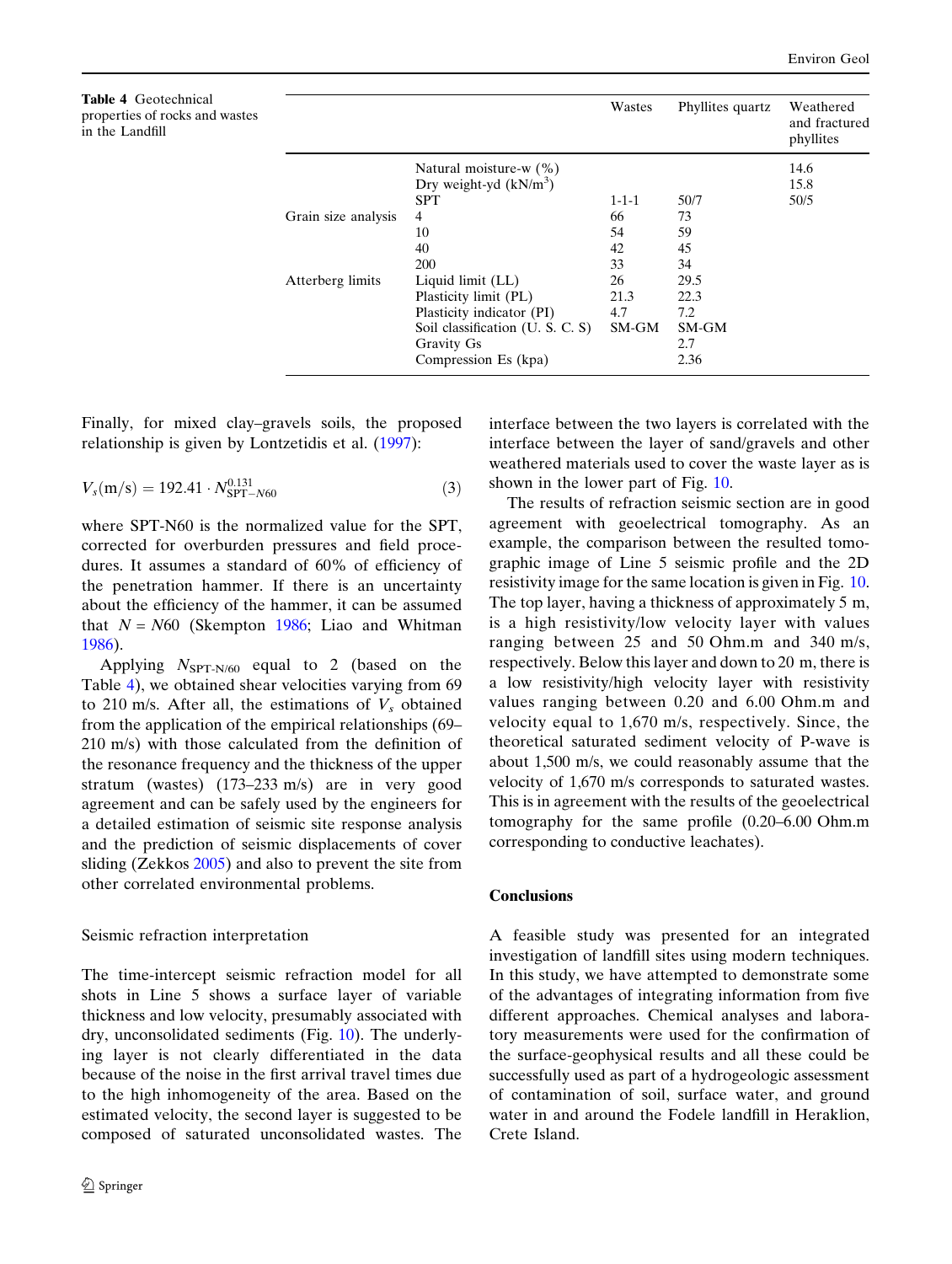<span id="page-12-0"></span>It was proved that an electrical resistivity imaging survey coupled with terrain conductivity profiles could be successfully conducted across a disused landfill site in order to define the depth extent and geometry of the landfill. These images reveal clearly the geometry of the less electrically resistive (more conductive) waste material sitting within a quarried out structure of more electrically resistive (less conductive) bedrock material. These, along with other imaging line data, enable the estimation of the volume of waste (landfill thickness of 20–35 m).

Both electrical resistivity imaging and electromagnetic ground conductivity techniques were used to locate and monitor the spatial distribution of leachate plumes inside landfill site. Because the electrical conductivity of landfill leachate is often so much higher than that of the natural groundwater, a large contrast in properties is seen enabling the detection of the plume. In our case, the known base of the landfill is drawn on the image and the less resistive leachate is also imaged.

ERT method allows the identification of: (a) the depth and thickness of the buried waste, (b) the presence of leachates (or water), which is a requisite for the active decomposition of the organic waste, and (c) the composition (synthesis) of the waste separating the buried materials into at least four categories: (1) organic waste (OW), (2) saturated in leachates OW (SOW), (3) wastes of mainly inorganic nature with low concentration of OW (LOW) and (4) debris or soil (NOW). If a landfill is adequately scanned by the ERT technology, then it would be possible to predict high-efflux from low-efflux areas within the landfill, estimating for a specific time period, the amounts and nature of the waste that has been piled up.

The determination of some of the dynamic characteristics of the landfill  $(V<sub>s</sub>$  model and knowledge of the resonance frequencies of site vibration and frequency range of the amplification of ground motion) via HVSR and in situ geotechnical techniques, can be useful for engineering analysis of site slope performance and permanent deformation of the study area due to earthquake loading.

On the other hand, the results from VLF survey were not very precise compared with the electrical tomographic images because of the singularities of the study area (steep topography, difficulty to find the appropriate VLF transmitters and high interference from nearby metals). Contrarily, the seismic refraction model was in good agreement with the inverted geoelectrical profile and could be safely used for confirmation purposes.

The above findings indicate the importance of using an integrated approach of geophysical techniques for acquiring the physical properties of landfills. The employment of different techniques allows the resolution of possible discrepancies and the most accurate description of landfill's characteristics.

Acknowledgments The project is co-funded by the European Social Fund and National Resources in the framework of the project Archimedes: ''Support of Research Teams of Technological Educational Institute of Crete'', sub-project 2.6.6– MIS86455 entitled ''Application of innovative techniques in landfills''. We would also like to thank the Institute of Engineering Seismology and Earthquake Seismology-ITSAK (N. Theodoulidis and A. Savvaidis) for providing the CityShark Microtremor system.

# References

- Acworth RI (1999) Investigation of dryland salinity using the electrical image method. Aust J Soil Res 37(4):623–636
- Anagnostopoulos A, Koukis G, Sabatakakis N, Tsiambaos G (2003) Empirical correlations of soil parameters based on cone penetration tests (CPT) for Greek soils. Geotech Geol Eng 21:377–387
- Atekwana EA, Sauck WA, Werkema Jr DD (2000) Investigations of geoelectrical signatures at a hydrocarbon contaminated site. J Appl Geophys 44:167–180
- Augello AJ, Bray JD, Abrahamson NA, Seed RB (1998) Dynamic properties of solid waste based on back-analysis of OII landfill. ASCE J Geotech Geoenviron Eng 124(3):211–222
- Benson RR, Glaccum A, Noel MR (1988) Geophysical techniques for sensing buried wastes and waste migration. National water well association, Dublin, OH, 236 pp
- Bernstone C, Dahlin T, Ohlsson T, Hogland W (2000) DCresistivity mapping of internal landfill structures: two preexcavation surveys. Environ Geol 39:3–4
- Bhowmick S, Ghosh N, Wadhwa RS (1996) Seismic refraction modelling and the importance of SH-waves for landfill site investigations. Environ Eng Geosci 2(2):262–264
- Carpenter PJ, Calkin SF, Kaufmann RS (1991) Assessing a fractured landfill cover using electrical resistivity and seismic refraction techniques. Geophysics 56(11):1896–1904
- Delgado J, Lopez Casado C, Estevez A, Giner J, Guenca A, Molina S (2000a) Mapping soft soils in the Segura river valley (SE Spain): a case study of microtremors as an exploration tool. J Appl Geophys 45:19–32
- Delgado J, Lopez Casado C, Giner J, Estevez A, Cuenca A, Molina S (2000b) Microtremors as a geophysical exploration tool:applications and limitations. Pure Appl Geophys 157:1445–1462
- Delgado J, Alfaro P, Galindo-Zaldivar J, Jabaloy A, Lopez Garrido AC, Sanz De Galdeano C (2002) Structure of the Padul-Niguelas Basin (S Spain) from H/V ratios of ambient noise: application of the method to study peat and coarse sediments. Pure Appl Geophys 159:2733–2749
- Fawcett JD (1989). Hydrogeologic assessment, design and remediation of a shallow groundwater contaminated zone. In: Proceedings of the 3rd national outdoor action conference on aquifer restoration, ground water monitoring and geophysical methods. National Water Well Association, Orlando, pp 591–605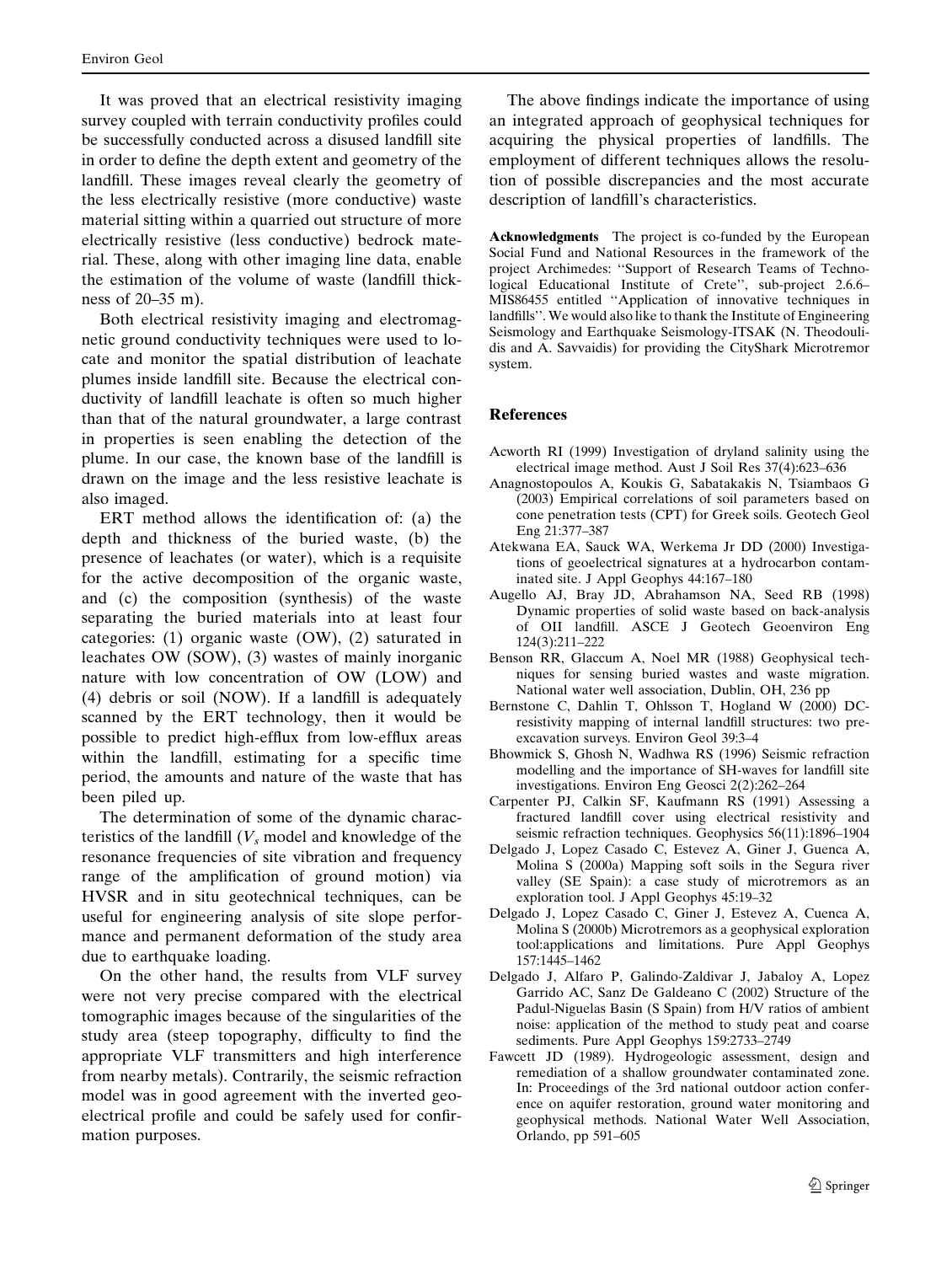- <span id="page-13-0"></span>Fraser DC (1969) Contouring of VLF-EM data: Geophysics 34:958–967
- Griffiths D, Barker R (1993) Two-dimensional resistivity imaging and modelling in areas of complex geology. J Appl Geophys 29:211.226
- Hall DW, Pasicznyk DL (1987) Application of seismic refraction and terrain conductivity methods at a ground water pollution site in North-Central New Jersey. In: The 1st national outdoor action conference on aquifer restoration, ground water monitoring and geophysical methods
- Hutchinson PJ (1995) The geology of landfills. Environl Geosci  $2(1) \cdot 2 - 14$
- Hutchinson PJ, Barta LS (2000) Geophysical applications to solid waste analysis. In: Zandi I, Mersky RL, Shieh WK (eds) The 16th international conference on solid waste technology and management, Philadelphia, PA, USA, December 10–13, 2000, pp 2–68 to 2–78, ISSN 1091–8043
- Kalteziotis N, Sabatakakis N, Vassiliou A (1992a) Evaluation of dynamic characteristics of Greek soil formations. In: The 2nd Greek national conference on geotechnical engineering, Thessaloniki, October 21–23, vol 2, pp 239–246
- Kalteziotis N, M. Pachakis C, Zervogiannis G, Tsiambaos, Sabatakakis N (1992b) Prediction of soil dynamic parameters from in situ tests. In: The 2nd Greek national conference on geotechnical engineering, Thessaloniki, October 21–23, vol 1, pp 189–196
- Karl*ı*k G, Kaya A (2001) Investigation of groundwater contamination using electric and electromagnetic methods at an open waste-disposal site: a case study from Isparta, Turkey Environ Geol 40(6):34–42
- Karous M, Hjelt SE (1983) Linear filtering of VLF dip angle measurements. Geophys Prospect 31:782–794
- Kavazanjian E Jr, Matasovic N (1995) Seismic analysis of solid waste landfills. In: The geoenvironment 2000 speciality conference, ASCE, 2:1066–1080, New Orleans, Louisiana, 24–26 February, 1995
- Kavazanjian E Jr, Matasovic N, Stokoe K, Bray JD (1996) In situ shear wave velocity of solid waste from surface wave measurements. In: The 2nd international congress environmental geotechnics, Osaka, Japan. Balkema, vol 1, pp 97– 104
- Konno K, Ohmachi T (1998) Ground-motion characteristics estimated from spectral ratio between horizontal and vertical components of microtremor, Bull Seismol Soc Am 88(1):228–241
- Lanz E, Jemmi L, Muller R, Green A, Pugin A, Huggenberger P (1994) Integrated studies of Swiss waste disposal sites: results from georadar and other geophysical surveys. In: The 5th international conference on ground penetrating radar (GPR '94). Kitchener, Ontario, pp 1261–1274
- Liao SSC, Whitman RV (1986) Overburden correction factors for spt in sand. J Geotech Eng, A.S.C.E., 112(3):373–377
- Loke MH, Barker RD (1995) Least-squares deconvolution of apparent resistivity pseudosections, Geophysics 60:1682– 1690
- Loke MH, Barker RD (1996a) Rapid least-squares inversion of apparent resistivity pseudosections by a quasi-Newton method. Geophys Prospect 44:131–152
- Loke MH, Barker RD (1996b) Practical techniques for 3D resistivity surveys and data inversion. Geophys Prospect 44:499–523
- Loke MH (1997) Rapid 2D resistivity inversion using the leastsquares method, RES2DINV Program manual, Penang, Malaysia
- Loke MH (1999) Electrical imaging surveys for environmental and engineering studies: a practical guide to 2D and 3D

surveys. 5, Cangkat Minden Lorong 6, Minden Heights, 11700 Penang, Malaysia (mhoke@pc.jaring.my). Downloaded from http://www.abem.se

- Lontzetidis K, Raptakis D, Pitilakis K (1997) Correlation between  $V_s$ -N(SPT) in Greek soils. In: The 3rd P.S.G.M, Patra, I, pp 419–425 (in Greek)
- Mack TJ, Maus PE (1986) Detection of contaminant plumes in ground water of Long Island, New York, by electromagnetic terrain-conductivity surveys. USGS. Water resources investigations. 86–4045. 39 pp
- Matasovic N, Kavazanjian E Jr (1998) Cyclic Characterization of OII Landfill Solid Waste. ASCE J Geotech Geoenviron Eng 124(3):197–210
- McNeill JD (1980) Electromagnetic terrain conductivity measurement at low induction numbers. Geonics, Technical Note TN-6
- McNeill JD (1990) Use of electromagnetic methods for groundwater studies. In: Ward SN (ed) Geotechnical and environmental geophysics: I. Review and tutorial. Society of exploration geophysicists, Tulsa, OK, pp 191–218
- McQuown MS, Becker SR, Miller PT (1991) Subsurface characterization of a landfill using integrated geophysical techniques. In: The 5th national outdoor action conference on aquifer restoration, ground water monitoring and geophysical methods, May 13–16, 1991. Water Well Journal Publishing Co., Las Vegas, NV, pp. 933–946
- Medlin E, Knuth M (1986) Monitoring the effects of a ground water recovery system with EM. In: Graves BJ, Lehr JH, Butcher K, Owen TE, Mathews M (eds) The surface and borehole geophysical methods and ground water instrumentation conference and exposition. National Water Well Association, Denver, CO, pp 368–378
- Olhoeft GR (1986) Direct detection of hydrocarbon and organic chemicals with ground penetrating radar and complex resistivity. In: The NWWA/API conference on petroleum hydrocarbons and organic chemicals in ground water—prevention, detection and restoration. National Water Well Association, Dublin OH, Houston, TX, pp. 284–305
- Olhoeft GR, King TVV (1991) Mapping subsurface organic compounds noninvasively by their reactions with clays. In: The 4th toxic substances technical meeting. Monterey, CA, pp 1–18
- Orlando L, Marchesi E (2001) Georadar as a tool to identify and characterise solid waste dump deposits. J Appl Geophys 48:163–174
- Parolai S, Borman P, Milkreit C (2001) Assessment of the natural frequency of the sedimentary cover in the cologne area (Germany) using noise measurements. J Earthq Eng 5(4):541–564
- Parolai S, Bormann P, Milkereit C (2002) New Relationships between Vs, Thickness of Sediments and Resonance Frequency Calculated by H/V Ratio of Seismic Noise for Cologne Area (Germany). Bull Seismol Soc Am 92(6):2521– 2527
- Porsani JL, Filhob WM, Vagner RE, Shimelesa F, Douradob JC, Moura HP (2004) The use of GPR and VES in delineating a contamination plume in a landfill site: a case study in SE Brazil. J Appl Geophys 55:199–209
- Powers CJ, Wilson J, Haeni FP, Johnson CD (1999) Surfacegeophysical investigation of the University Of Connecticut Landfill, Storrs, Connecticut, Water-Resources Investigations Report 99-4211, U.S. Department of the Interior U.S. Geological Survey with the University of Connecticut
- Rimrock Geophysics (1995) SIP SHELL: A software for interpretation of refraction seismics, Rimrock Geophysics Inc., USA